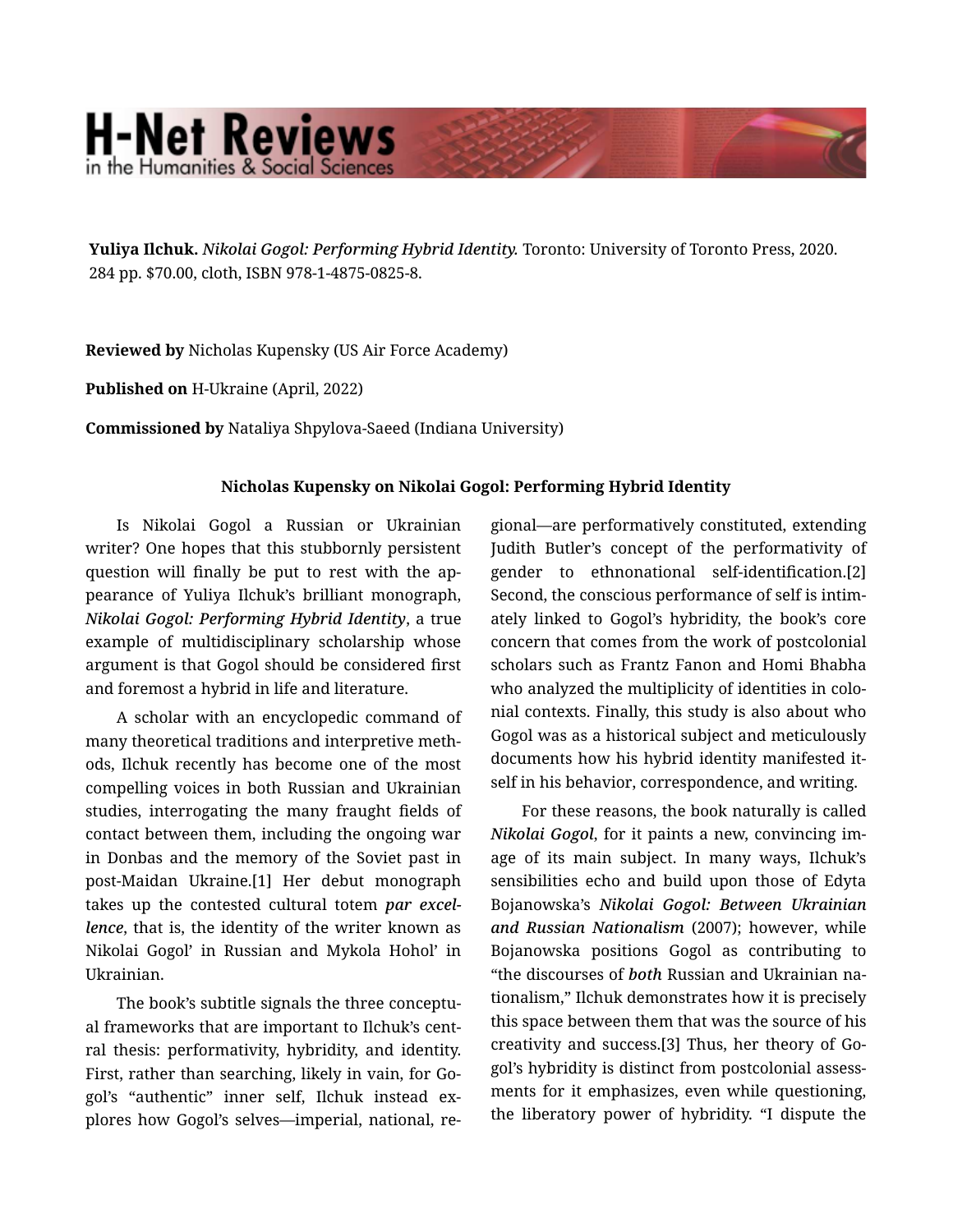idea that Gogol had internalized a colonial mode of behavior," she argues. Instead, his "dialectical worldview" facilitates his "subtle, implicit resist‐ ance to imperial homogenization," even if during his life Gogol was perceived as "neither unusual nor threatening to the empire" (p. 4).

*Nikolai Gogol* puts forth its concept of Gogol's performance of his hybrid identity as it manifes‐ ted itself in "his unconventional cultural behavi‐ or," "visual self-fashioning," "multi-ethnic narrat‐ ive performance," and "hybrid Russian-Ukrainian language" (p. 4). Its fast-paced narrative is both telescopic and microscopic and unfurls across a theoretically rich introduction, six captivating chapters, and an afterword. The work also in‐ cludes four tables and four appendices that reveal the fruits of Ilchuk's apt use of methods and tools from the digital humanities.

Chapter 1 is a history of Russian imperial and Ukrainian national manifestations of identity, and Ilchuk explores how Ukrainian intellectuals cultiv‐ ated different strategies of "ethnic defense, dis‐ guise, and resistance" (p. 19). She demonstrates how Gogol's predecessors and contemporaries such as Vasyl' Narizhnyi (1780-1825), Orest Somov (1793-1833), Taras Shevchenko (1814-61), Nikolai Kostomarov (1817-85), and Panteleimon Kulish (1819-97)—easily integrated into the empire due to their ability to "pass" as Russians while nonethe‐ less retaining their otherness in covert ways often invisible to outsiders. She defines the strategy of Gogol's generation of Ukrainian writers as that of "mongrelization." Here, Gogol emerges as a tem‐ poral hybrid of sorts, for he sits between the "colo‐ nial" identity of *malorossiistvo* adopted by his older contemporaries and the "federalist" ap‐ proach of his younger ones. This mongrel identity viewed Little Russians as separate from Great Rus‐ sians but also perceived the imperial identity as a creation of both peoples.

Chapter 2 analyzes how Gogol constructed his public identity in St. Petersburg. Here, Ilchuk de‐ velops her concepts of his cultural performativity —what she calls the "leitmotif" of his early years in St. Petersburg—by drawing upon Stephen Greenblatt's theory of self-fashioning and Homi Bhabha's idea of mimicry. Gogol's behavior, she argues, satisfied "Russian society's need for a cul‐ tural *other*" (p. 42), for he played upon the set of signs he created around the babbling beekeeper Rudy Pan'ko in his first major work, the collection *Evenings on a Farm near Dikanka* (1830-31). Using the "camouflage" or "mask" of a Ukrainian who cannot quite learn the cultural codes of the Russi‐ an imperial world, Gogol drew attention to his own otherness by openly mocking the snobbish, stiff manners in vogue in St. Petersburg's salon culture, cultivating a democratic, irreverent Ukrainian diaspora, carefully curating a public im‐ age characterized by his exaggerated dress, hair‐ cut, and mustache that made him "look like a rooster," and acquiring the reputation of a "jester" by being risqué, vulgar, and untameable (pp. 52, 57, 65).

Chapter 3 reveals the contours of Gogol's spe‐ cific idiolect in granular detail. Ilchuk uses con‐ temporaries' descriptions of Gogol's speech pat‐ terns to reveal their hybrid elements, such as the absence of vowel reduction, the fricative *h* instead of*g*, and Ukrainian syntax and morphological pat‐ terns. She argues that Gogol creates "his own vari‐ ant of Russian," which he saw as a "marker of his own uniqueness" (pp. 70, 71). Using methods from the digital humanities, Ilchuk also analyzes the "lexical and morphological loans" (p. 74) from Ukrainian in Gogol's stories in *Evenings on a Farm near Dikanka* and produces a fascinating table of his calques (table 1). Then she uses speech-act the‐ ory to illuminate the varied linguistic hybridity among the collection's narrators: Rudy Pan'ko, Foma Grigorievich, Makar Nazarovich, several an‐ onymous narrators, and, most importantly, the blind bandura player, "Gogol's ideal narrating sub‐ ject" (p. 89), who uses his rhetoric to bridge ethnic and imperial identities.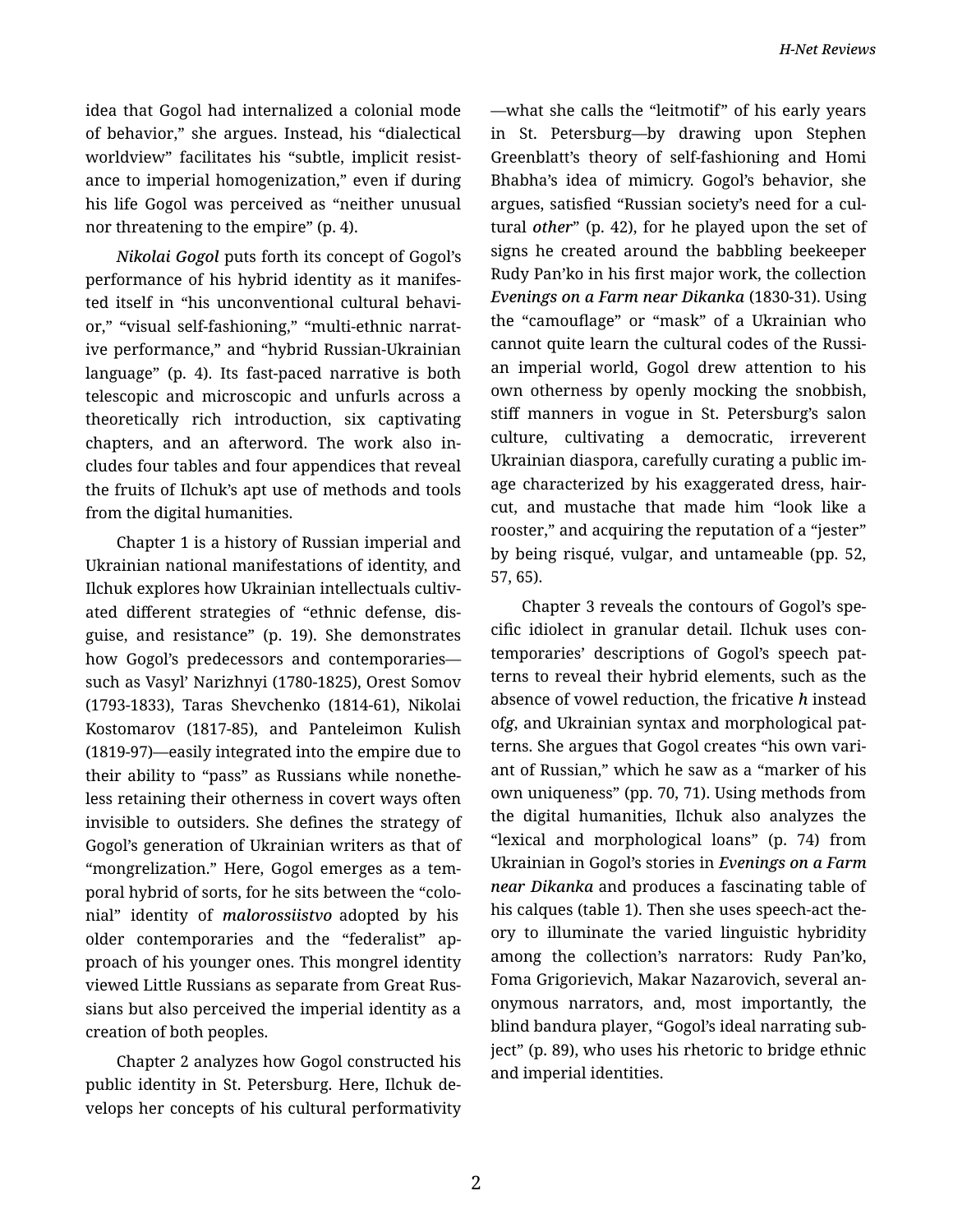Chapter 4 analyzes Gogol's own conception of his linguistic hybridity—what he called "hetero‐ logy" (*raznogolositsa*)—and how it continued to evolve after his Ukrainian discourse became more difficult to cultivate in print. Ilchuk positions Go‐ gol's theory of language within a tradition of Ro‐ mantic writers, such as Friedrich Schleiermacher and Johann Gottfried Herder, and shows its influ‐ ence on Mikhail Bakhtin's idea of polyphony and proximity to Julia Kristeva's sense of "the *other* within us" (p. 94). To illustrate this, she analyzes how Gogol incorporates Yiddish and German dis‐ course in his texts, especially that of the Jewish character Yankel in *Taras Bulba.* However, after Russian minister of education Sergei Uvarov intro‐ duced his doctrine of "Orthodoxy, autocracy, and nationality" in 1832, Gogol's ability to cultivate hy‐ brid discourse meaningfully changed. By the 1840s, Gogol faced increased criticism of the lan‐ guage in his Ukrainian tales, which ultimately per‐ suaded him to write in standard literary Russian.

While the Ukrainian elements begin to wane in Gogol's late discourse, his hybridized language did not. Ilchuk distance reads his 1,350 letters to 107 correspondents, and, again, her use of tools from the digital humanities leads to a number of fruitful observations. She uncovers later manifest‐ ations of his hybrid discourse, such as how Gogol creatively distorts, misuses, or transforms Russian idioms. Her comparison of standard Russian and Gogol's modified idioms (table 2) is among the most interesting moments of the monograph. Else‐ where, when analyzing Gogol's early letters, Ilchuk notes that he produced long catalogues of acquaintances, a technique, she argues, he "fully realized in *Dead Souls*" (p. 106).

Chapter 5 surveys the evolution of the drafts and editions of Gogol's early texts, *Taras Bulba* (1835/1842), and *Dead Souls* (1842). Highlighting that his work is often a palimpsest, Ilchuk chron‐ icles how Gogol and his editors strove to reign in the unwieldy, hybrid discourse of his first drafts. In fact, his classmate Mykola Prokopovych, who prepared a new edition of his *Complete Works* (1842), at one point was making nearly four cor‐ rections per page. Gogol's often discussed revi‐ sions of *Taras Bulba* are especially revealing, and Ilchuk uses an *n*-gram model to show that only about 31 percent of the 1835 edition is shared by the 1842 one. While most scholars have described the 1842 edition as the Russified text, Ilchuk's com‐ parison of the redactions reveals that Gogol also increased the prevalence of Cossack and Zapor‐ izhian elements. These countervailing forces reach their apotheosis in Taras Bulba's final speech where he predicts that "one's own czar will spring forth from the Rus'ian land," which many scholars have viewed as Gogol's belated support for the empire. However, Ilchuk also shows how the future appearance of their "own" czar can be read as Bulba's hope for an independent Cossack state. Thus, she argues, the 1842 edition is a "hy‐ brid text par excellence," for its ambiguity resonated with both Russian imperial and Ukrainian nationalist readers (p. 141).

Even after his death, Gogol's texts continued to transform. Chapter 6 analyzes the posthumous editions of his work and their Ukrainian transla‐ tions. One of the writers who significantly shaped Gogol's modern legacy was his biographer Pan‐ teleimon Kulish, who prepared a highly redacted edition of Gogol's letters. Kulish omitted the names of the addressees to protect their privacy; deleted passages about quotidian matters, criticism of the empire, and vulgar language; wrote in phrases that amplify Gogol's asceticism, piety, and religios‐ ity; and replaced *Rus'* and *russkii* with *Rossiia* and *rossiiskii*. Most interestingly, Kulish eliminated Gogol's claim that Kyiv "is ours, not theirs" and cleaned up an especially critical passage where Gogol calls Petersburg and Muscovite writers "c\*\*\*s" and "b\*\*\*\*\*s" (pp. 155-156). Many Ukraini‐ an translations, however, paired down Gogol's hy‐ brid discourse to different ends. To inspire pride in Ukraine's heroic past, Mykola Lobodovs'kyi's 1874 translation of *Taras Bulba* replaced "Russi‐ an" with "Ukrainian" whenever Gogol used eth‐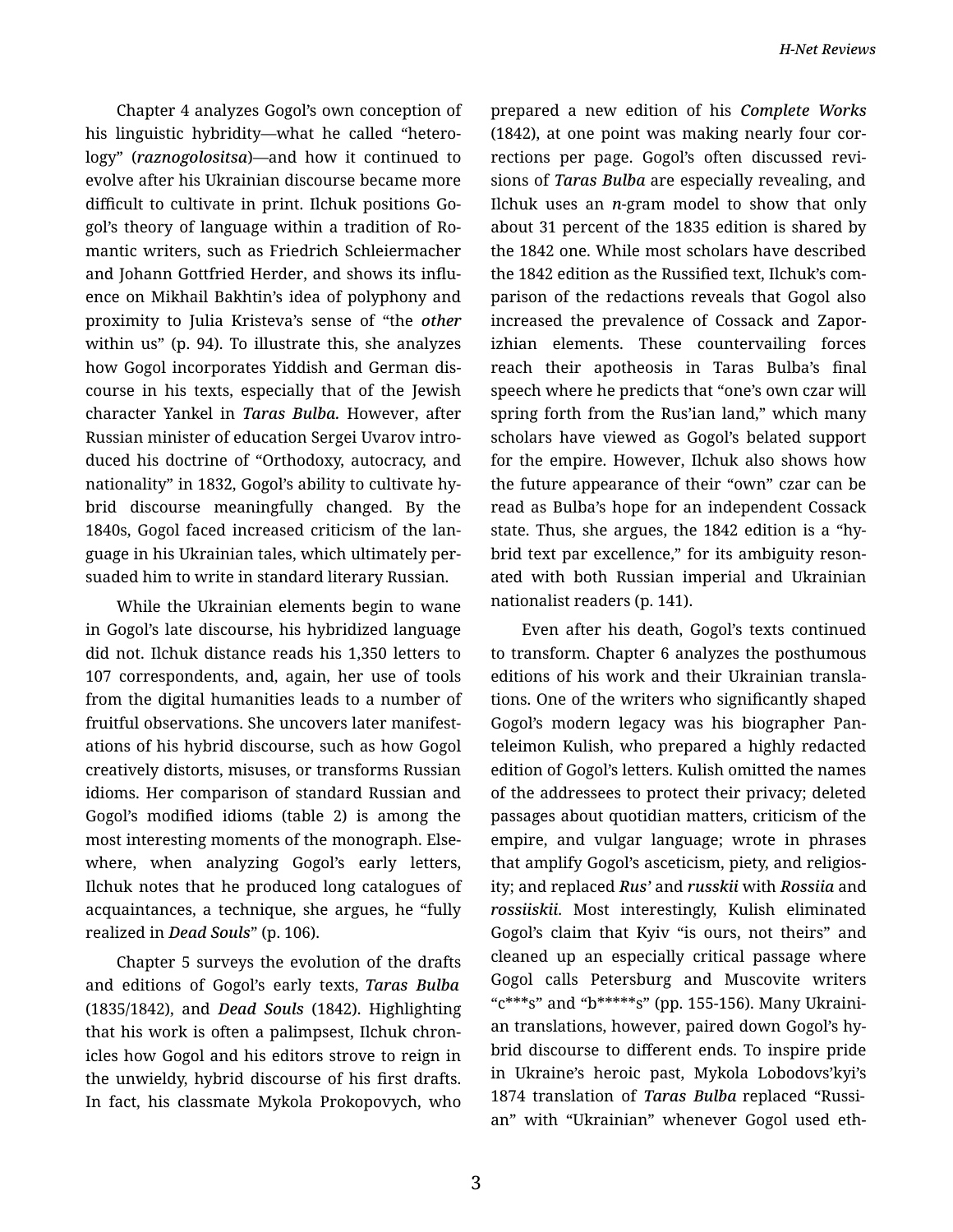nonyms and national modifiers. Mykola Sad‐ ovs'kyi's 1918 translation of *Taras Bulba* went a step further and completely eliminated the pas‐ sage about the future czar. In post-Soviet Ukraine, Ivan Malkovych published a highly revised edition of Sadovs'kyi's translation. When Russian prime minister Viktor Chernomyrdin complained that "Gogol could have never written this text," Malkovych responded that the "de-Russification" of Gogol was necessary to counteract Gogol's forced Russification in the 1840s (p. 162). In high‐ lighting the anticolonial approach to Gogol, Ilchuk uncovers how many in Ukraine have viewed hy‐ bridity as a threat. Indeed, post-Maidan Ukraine tragically has seen how a hybrid conflict in the Donbas can metastasize into a full-blown inter‐ state war at a moment's notice. In her afterword, Ilchuk nonetheless views Gogol's hybridity as a source of strength, concluding that "the dense, in‐ terlayered structure of Gogol's text and identity" shows that "the ethnic communitarian and civil liberal traditions" are not opposed but "insepar‐ able phenomena in modern nation-building" (p. 172).

The book's appendices clearly and concisely walk readers through the results of Ilchuk's work with digital approaches to literature. Her use of the digital humanities is not only harmoniously incorporated into the larger narrative but serves as a roadmap for other scholars interested in us‐ ing these methods of distant reading. Appendix 1, a stylometric analysis of Gogol's letters, includes three dendrograms of his early (1820-35), midlife (1836-46), and late (1847-52) periods. Appendix 2 is a very useful summary of the changes to the plot in the 1842 redaction of *Taras Bulba*. In appendix 3, though, the pagination of the Beyond Compare table renders the text in too small a font and in columns of uneven width, which makes it difficult to compare the 1842 redaction with its earlier draft.

What is also especially impressive is that Ilchuk manages to meaningfully engage both Rus‐

sian and Ukrainian scholarship throughout the book. Her bibliography is truly comprehensive, and she puts scholars we may generally categorize as being in the Russian tradition (Mikhail Bakhtin, Andrei Bely, Edyta Bojanowska, Boris Eikhen‐ baum, Mikhail Epshtein, Victor Erlich, Alexander Etkind, Boris Groys, Michael Holquist, Simon Karl‐ insky, Marcus Levitt, Yuri Lotman, Anne Lounsbery, Yuri Mann, Hugh MacLean, Vladimir Nabokov, Riccardo Picchio, Andrei Siniavskii, Wil‐ liam Mills Todd, Nikolai Trubetskoi, Viktor Vino‐ gradov, Victor Zhivov) in dialogue with writers central to Ukrainian studies (Iurii Barabash, Ser‐ hiy Bilenky, George Grabowicz, Yaroslav Hrytsak, Mykhailo Hrushevsky, Tamara Hundorova, Oleh Ilnytzkyj, Roman Koropeckyj, Svitlana Krys, Taras Koznarsky, George Luckyj, Pavlo Mykhed, Marko Pavlyshyn, Serhii Plokhii, Mykola Riabchuk, Robert Romanchuk, David Saunders, Myroslav Shkandrij, Tatiana Tairova-Iakovleva, Oleksii To‐ lochko).

Furthermore, Ilchuk illuminates the blind spots and limitations of the existing scholarship by placing her arguments in an intellectual genealogy of gender studies, neo-Marxism, new historicism, postcolonial theory, poststructuralism, and speech-act theory. In other words, her conclusions about Gogol will appeal to scholars interested in the work of Louis Althusser, John Austin, Homi Bhabha, Pierre Bourdieu, Judith Butler, Gilles Deleuze and Felix Guattari, Jacques Derrida, Terry Eagleton, Frantz Fanon, Michel Foucault, Sigmund Freud, Stephen Greenblatt, Georg Wilhelm Friedrich Hegel, Johann Gottfried Herder, Julia Kristeva, Jacques Lacan, J. Hillis Miller, Satoshi Mizutani, Friedrich Schleiermacher, Barbara Smith, Terry Threadgood, Tzvetan Todorov, and Saera Yoon. This catalogue of scholarly voices is a testament to the range and reach of Ilchuk's thought.

In the final analysis, what most highly recom‐ mends this work is that Ilchuk's approach is exem‐ plary of the new Ukrainian studies, which itself is